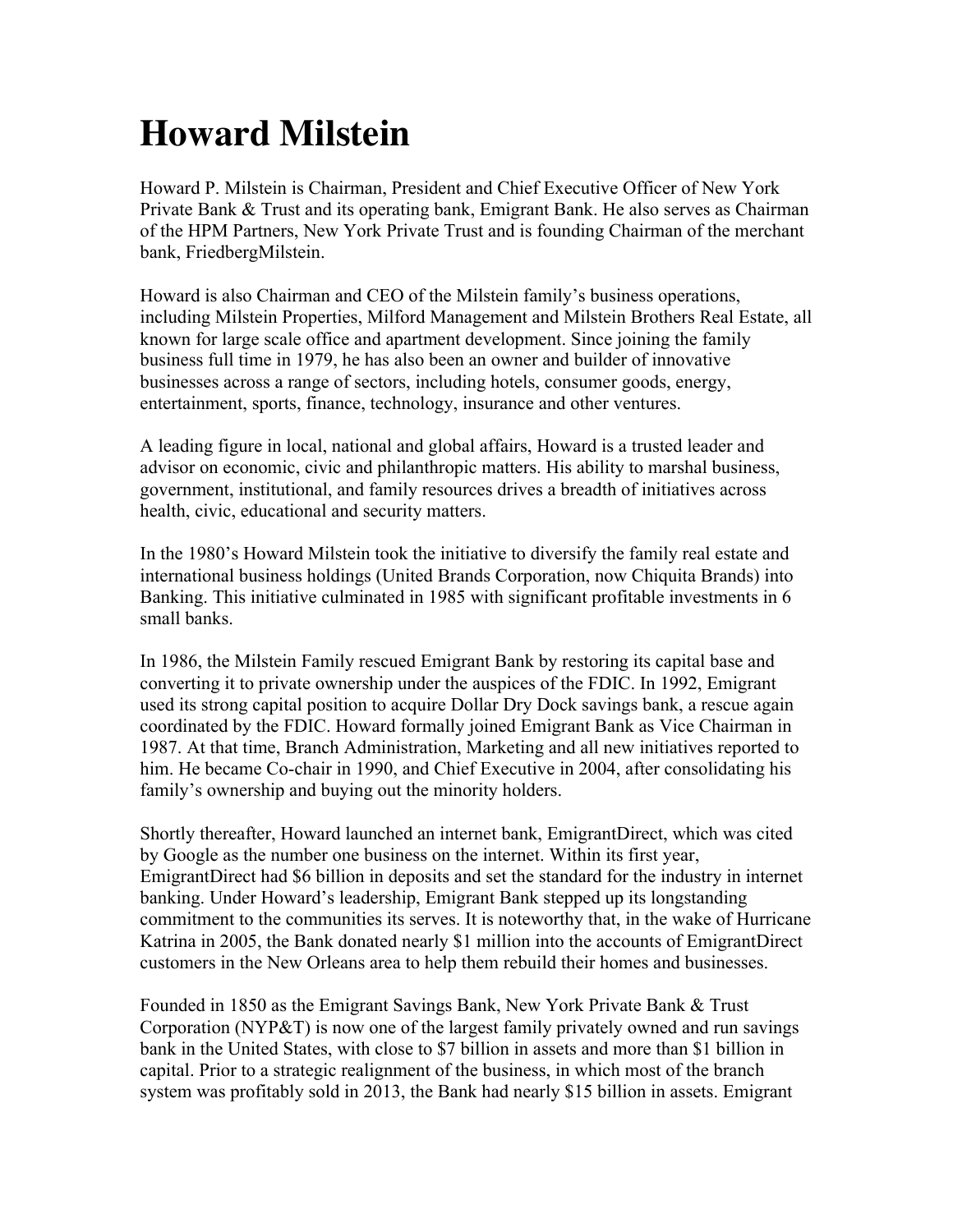continues to focus on providing the highest quality financial services to the communities it serves, with an emphasis on internet banking, private banking and advisory services.

The Milstein family, under Howard's leadership, has made successful control investments in real estate and real estate management, financial services, and technology. Increasingly, those business interests have extended internationally. Among these is a partnership with golf legend, Jack Nicklaus, which is fostering the Nicklaus empire worldwide and promoting excellence in the game of golf, preserving its great traditions and growing the game.

In addition, the family has invested successfully in substantial minority stakes in public companies and alternative investments managed by third parties. Each of the members of the NYPB&T Investment Committee has achieved consistent high levels of performance for the last 20 years. These have included their roles on university, museum and health care organization investment committees. In addition to their business acumen, the members of the Investment Committee all bring to bear their personal experience with multi-generational wealth management. NYPB&T's advisory services are designed to be transparent to its clients and to achieve an alignment of interests. Significantly, clients of NYPB&T have the opportunity to co-invest with the Milstein family and other successful families with which they partner.

NYPB&T, with offices in New York, Florida, Ohio and California has also developed a series of innovating lending specialties:

**Fine Art Capital,** an affiliate of New York Private Bank & Trust, brings together experts in art and banking to do one thing: provide financing using art and antiques as collateral. The company offers a full complement of financing programs designed to meet the needs of individuals, art dealers and advisors, private wealth managers and trust & estate professionals. The company provides acquisition financing, liquidity loans, lines of credit, inventory financing, sale financing and consignment financing. Loans can be secured by a broad range of art and antiques, including paintings, drawings, sculpture, furniture, fine musical instruments, decorative art and fine wines.

**Galatioto Sports Partners**, an affiliate of New York, Private Bank & Trust, is a specialized investment bank and advisory firm that focuses exclusively on providing advisory services and capital to the professional sports industry. For more than 15 years, Galatioto Sports has overseen engagements in more than 70 transactions in the four major U.S. professional sports leagues as Financial Advisor, Arranger and Agent.

## **Wealth Management**

In addition to these entrepreneurial lending subsidiaries, NYPB&T established HPM Partners and New York Private Trust as important client services. **HPM Partners**, a respected SEC-registered investment advisor company, provides investment advisory and consulting, financial planning, tax, retirement plan services and private capital finance services to affluent individuals, families and institutions. HPM Partners was recognized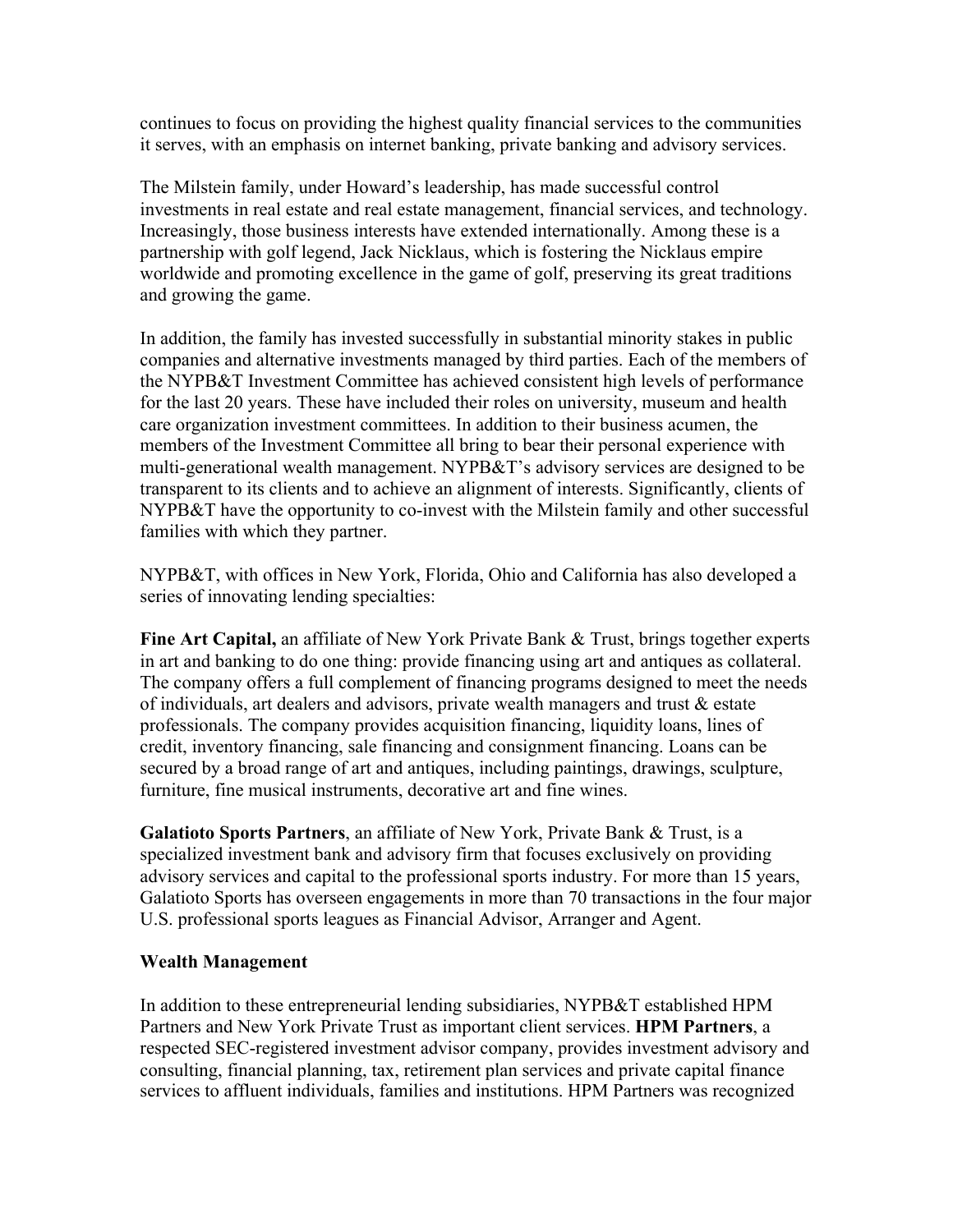in 2012 by Private Asset Management Awards, where it was named as The Best New Asset Manager. In 2015, HPM Partners was recognized by *Forbes* as one of the Top Wealth Managers in America and as one of *Financial Times'* top 300 registered Investment Advisers in the U.S.

**New York Private Trust**, a Delaware chartered trust company offers a broad range of fiduciary services to domestic and international clients, including trust services, estate administration services and also specialize in delivering private label trust services. Unlike many other trust companies, New York Private Trust accepts and is able to effectively manage trusts containing non-traditional assets such as real estate, oil and gas interests and operating businesses. In 2016, for the third year in a row, New York Private Trust was selected as America's Most Advisor Friendly Trust Company in Delaware by the Trust Advisor, American's leading wealth management E-newsletter serving over 200,000 investment professionals.

**New York Private Finance** is an affiliate of New York Private Bank and Trust which offers medium-term loans to individuals who are successful entrepreneurs and who use the loans to finance longer term, less liquid investments. Typically, clients use the proceeds from New York Private Finance's loans to make equity contributions to new or existing investments, to fund acquisitions or expand capacity. Clients have used loan facilities from New York Private Finance to fund buy-outs of partners in private businesses and thereby consolidate the borrower's control of an entity. Clients include owners of family businesses, independent private equity sponsors, investors in private equity funds and venture capitalists.

**Emigrant Capital Corp.**, a wholly-owned subsidiary of Emigrant Bank, is an unlevered SBIC that provides long-term equity capital to lower middle market companies. It makes control and non-control investments, and has the flexibility to consider creative financing solutions tailored to meet the needs of its client companies. Subsequent to making an investment, the Emigrant Capital investment team works closely with management to accelerate growth with a goal of realizing above market rate returns.

**Circle Alternative Investments** (CAI) is a wholly owned subsidiary of Emigrant Bank focused on opportunistic direct private equity investments in the US and abroad. Current areas of investments include, but are not limited to, technology, financial and pharmaceutical industries. CAI currently has an investment portfolio of 13 companies.

## **Philanthropic and Civic Activities**

In addition to his banking and other business activities, Howard Milstein and his family support major community institutions with their extensive philanthropy. Among their beneficiaries are: the Milstein Hospital Building at New York Presbyterian Medical Center; the Milstein Hall of Ocean Life (Whale Room) at the Museum of Natural History; the Milstein Division of U.S. and Local History and Genealogy at the New York Public Library; Milstein Pool & Terrace at Lincoln Center for the Performing Arts; and the Milstein National Cord Blood Center at the New York Blood Center (which Howard